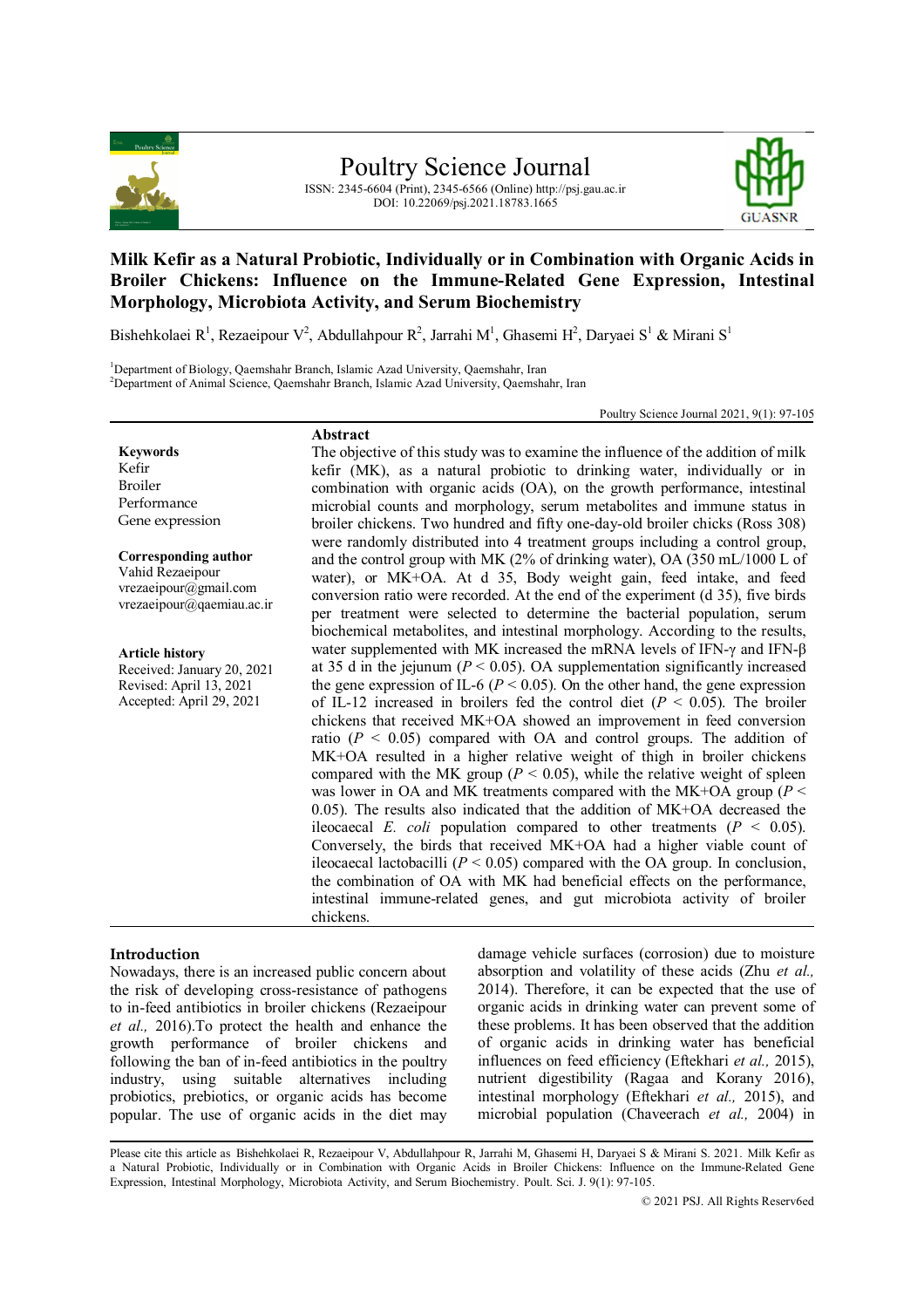broiler chickens. The mode of action of organic acids in the gastrointestinal tract of broiler chickens has been demonstrated in several studies (Roofchaei *et al.,* 2019; Zhu *et al.,* 2014). Briefly, the bacterial cell wall is permeable to organic acids. Therefore, as these compounds enter the bacterial cell, the acidity increases which in turn disrupts the normal function of the bacterium and reduces protein synthesis. (Hedayati *et al.,* 2014).

One of the alternative compounds for growthpromoting antibiotics in poultry is probiotic microorganisms that improve the population of beneficial bacteria in the gastrointestinal tract. It is a well-documented fact that probiotics enhance growth performance (Mountzouris *et al.,* 2010), microbiota activity (Yu *et al.,* 2008), and nutrient digestibility (Li *et al.,* 2008) in broiler chickens. The suggested mechanisms of action of probiotics include gene manipulation, increasing beneficial bacterial strains, and synergistically acting components (Awad *et al.,* 2009). Kefir is an acidic milky product obtained via fermentation of milk using a starter culture that contains a complex mixture of lactic acid bacteria and yeasts (Sarkar, 2008). According to Toghyani*et al.* (2015), Kefir is a milk production fermented by the action of *Lactobacillus, Streptococcus*, and yeasts. Furthermore, it contains polysaccharides, fat, protein, lactic acid, vitamins, and minerals (Magalhães*et al.,* 2011). It is reported that oral administration of kefir had positive effects on the growth performance and meat quality of broiler chickens (Cho *et al.,* 2013). Also, there is a lack of information about the effects of natural probiotics such as kefir and acidified drinking water on the relative gene expression of IL-6, IL-12, IFN-β, and IFN-Y in the jejunum of broiler chickens. We hypothesized that kefir products and acidified drinking water might modulate the immunerelated gene expression in chicks. In addition, change in intraluminal pH levels in the small intestine can affect its microflora since certain bacteria are sensitive to pH, e.g. *E. coli, Salmonella spp., Listeria monocytogenes, Clostridium perfringens,* while others are not, e.g. *Bifidobacteria, Lactobacillus spp*(Eftekhari *et al.,* 2015). Therefore, it is hypothesized that a combination between kefir and organic acids in broiler diet may improve gut ecosystem and growth performance.

Therefore, the present study aimed to investigate the influence of an acidifier individually or its mixture with milk kefir (as a natural probiotic) in drinking water on the performance, carcass traits, gut morphology, microbiota counts, serum metabolites, and immune-related gene expression in broiler chickens.

# **Materials and Methods**

#### **Birds and experimental treatments**

Two hundred and fifty one-day-old broiler chicks (Ross 308) were provided from a local hatchery and randomly allocated into 4 treatments with 5 replicates of 15 birds per each. The birds were raised in floor pens which were equipped with individual feeders and nipple drinkers and bedded with a layer of wood shavings. A constant lighting program was performed for all experimental groups during a period of 35 days. All diets were in pellet form with different sizes according to the bird's age. The experimental treatments were normal drinking water (as a control group) and the normal drinking water supplemented with either 2% of milk kefir (MK), 350 mL/1000 L of a commercial acidifier containing a mixture of organic acids (OA), and a combination of MK and OA. The acidifier product (AGROCID, Belgium) contained formic acid, propionic acid, lactic acid, ascorbic acid, and citric acid. Feed and water were provided *ad libitum* to the birds. Table 1 indicates the ingredients and chemical composition of the basal diet.

### **Gene expression**

At the end of the experiment, one chick per pen, selected at random, was sacrificed by cervical dislocation, and 1 cm of the upper jejunum (approximately 10 cm below bile duct entrance into distal duodenum) was collected, and snap-frozen in liquid nitrogen. About 30 mg of powdered tissues were used to extract RNA using Tripure isolation reagent (Roche, Switzerland). Isolated RNA integrity was determined by gel electrophoresis, and its quality and quantity were measured by a Nanodrop spectrophotometer (TC 100, USA). For cDNA synthesis1µl of total RNA was reverse-transcribed to cDNA using a gene-specific stem-loop primer (Fattahi *et al.,* 2017), in the presence of 1µl (200 U) RevertAid Transcriptase (Thermo Fisher Scientific, USA), 5× reaction buffer, 100mM dNTPs (Qiagen, Germany) in a final volume of 20 µl, by incubation at 25 °C for 10 min, 42 °C for 1 hr, and 70 °C for 10 min.

The qPCR reactions were performed using Step One Real-Time PCR (Applied Biosystems, USA). Specific cDNA level was quantified by TaqMan universal probe, universal reverse primer, and specific forward primers for each cDNA Hot Star-Taq DNA polymerase (Qiagen, Germany) were used for evaluation of gene expression in 20µl reaction volume containing specific and universal primers and, probe  $10X$  PCR buffer,  $MgCl<sub>2</sub>$  (25 mM), dNTPs (10 Mm) and Rox. The amplification protocol consisted of an initial denaturation at 95 °C for 15 min followed by 45 cycles, each including 15 s denaturation at 95 °C, and 1 min annealing at 60 °C. The RNA level of GAPDH was used to calibrate all other RNA levels. The sequence of the TaqMan probe was [FAM] 5' TGGATGTGTCTGCGGCGTTTTATCAT 3' [BHQ-1] and the sequence of reverse primer was 5' GTATCCAGTGCTGCGACCGT 3'. The sequences of IL-6, IL-12, IFN-β, IFN-Y, and GAPDH primer pairs are listed in Table 2.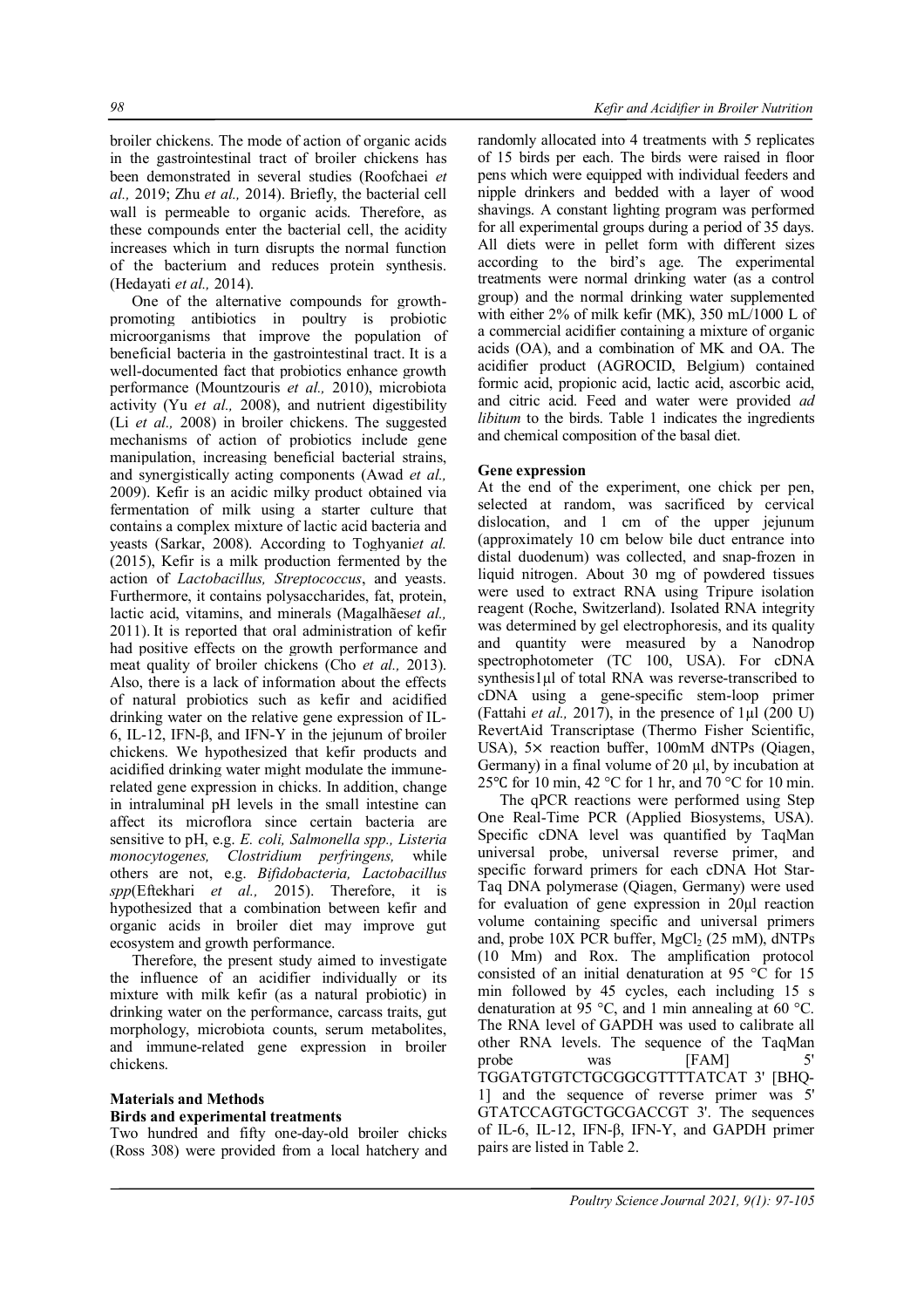**Table 1.** The ingredients and chemical composition of basal diet.

|                                      | <b>Starter</b> | Grower    | Finisher   |  |
|--------------------------------------|----------------|-----------|------------|--|
| Item                                 | $d1$ to $10$   | d 11to 24 | d 25 to 35 |  |
| Ingredients (g/kg)                   |                |           |            |  |
| Corn grain                           | 557            | 578.1     | 620        |  |
| Soybean meal $(440 \text{ g CP/kg})$ | 376            | 352.1     | 303        |  |
| Soybean oil                          | 18.6           | 29.1      | 40.1       |  |
| Oyster shell                         | 13.6           | 11.1      | 10.2       |  |
| Dicalcium phosphate                  | 18.1           | 16.2      | 14.7       |  |
| Common salt                          | 1.5            | 2.0       | 1.5        |  |
| Sodium bicarbonate                   | 3.5            | 2.7       | 2.5        |  |
| Vitamin premix <sup>1</sup>          | 2.5            | 2.5       | 2.5        |  |
| Mineral premix $2$                   | 2.5            | 2.5       | 2.5        |  |
| DL-Methionine                        | 3.2            | 2.5       | 2.1        |  |
| L-Lysine-HCl                         | 2.0            | 1.0       | $0.8\,$    |  |
| Choline chloride                     | 0.5            |           |            |  |
| L-Threonine                          | 1.0            | 0.2       | 0.1        |  |
| Chemical composition                 |                |           |            |  |
| Metabolizable energy (Kcal/kg)       | 2950           | 3050      | 3150       |  |
| Crude protein $(\% )$                | 21.94          | 20.90     | 19.07      |  |
| Calcium $(\%)$                       | 1.02           | 0.87      | 0.79       |  |
| Available Phosphorous $(\% )$        | 0.49           | 0.46      | 0.40       |  |
| Sodium $(\%)$                        | 0.20           | 0.18      | 0.16       |  |
| Lysine $(\%)$                        | 1.39           | 1.25      | 1.11       |  |
| Methionine + Cystine $(\%)$          | 1.03           | 0.92      | 0.83       |  |
| Threonine $(\%)$                     | 0.94           | 0.83      | 0.75       |  |

<sup>1</sup> Provides per kilogram of diet: (Starter:13,000 IU vitamin A; 5,000 IU vitamin D<sub>3</sub>; 80 IU vitamin E; 3.2 mg menadion; 3.2 mg thiamine; 8.6 mg riboflavin; 65 mg niacin; 5.4 mg pyridoxine; 17 µg vitamin  $B_{12}$ ; 20 mg pantothenic acid; 2.2 mg folic acid; 0.3 mg biotin; 1700 mg choline chloride; and 9.4 mg antioxidant.), (Grower: 11,000 IU vitamin A; 4,500 IU vitamin D<sub>3</sub>; 65 IU vitamin E; 3 mg menadion; 2.5 mg thiamine; 6.5 mg riboflavin; 60 mg niacin; 4.3 mg pyridoxine; 17 µg vitamin B<sub>12</sub>; 18 mg pantothenic acid; 1.9 mg folic acid; 0.25 mg biotin; 1600 mg choline chloride; and 8.85 mg antioxidant.), (Finisher: 10,000 IU vitamin A; 4,000 IU vitamin D<sub>3</sub>; 55 IU vitamin E; 2.2 mg menadion; 2.2 mg thiamine; 5.4 mg riboflavin; 45 mg niacin; 3.2 mg pyridoxine; 11 µg vitamin B<sub>12</sub>; 15 mg pantothenic acid; 1.6 mg folic acid; 0.2 mg biotin; 1500 mg choline chloride; and 8.25 mg antioxidant.).

<sup>2</sup> Provides per kilogram of diet: 120 mg Mn; 110 mg Zn; 20 mg Fe; 16 mg Cu; 1.25 mg I; and 0.3 mg Se.

**Table 2.** Sequences of primers used in stem-loop Taqman assay

| The genes    | Primer sequence $5'$ ------->3'                                |
|--------------|----------------------------------------------------------------|
| $IL-6$       | Specific forward primer                                        |
|              | CCAGAAATCCCTCCTCGCCAATC                                        |
|              | R-Stem Loop IL-6                                               |
|              | GTCGTATCCAGTGCTGCGACCGTATGGATGTGTCTGCGGCGTTTTATCATGCACTGGATACG |
|              | <b>ACCTCACGGTCTTC</b>                                          |
| $II - 12B$   | Specific forward primer                                        |
|              | AACTACACCTGCCTGTCTGCTAAG                                       |
|              | <b>R-Stem Loop IL-6</b>                                        |
|              | GTCGTATCCAGTGCTGCGACCGTATGGATGTGTCTGCGGCGTTTTATCATGCACTGGATACG |
|              | <b>ACCCCATTGGAGTC</b>                                          |
| IFN-β        | <b>Specific forward primer</b>                                 |
|              | <b>CCTTCAGAATACGGCTCCACCTC</b>                                 |
|              | <b>R-Stem Loop IL-6</b>                                        |
|              | GTCGTATCCAGTGCTGCGACCGTATGGATGTGTCTGCGGCGTTTTATCATGCACTGGATACG |
|              | <b>ACGATGGCTGCTTG</b>                                          |
| <b>IFN-Y</b> | <b>Specific forward primer</b>                                 |
|              | AGTCAAAGCCGCACATCAAACAC                                        |
|              | <b>R-Stem Loop IL-6</b>                                        |
|              | GTCGTATCCAGTGCTGCGACCGTATGGATGTGTCTGCGGCGTTTTATCATGCACTGGATACG |
|              | <b>ACTCACGCCATCAG</b>                                          |
| <b>GAPDH</b> | Specific forward primer                                        |
|              | <b>GCACGCCATCACTATCTTCCAG</b>                                  |
|              | <b>R-Stem Loop IL-6</b>                                        |
|              | GTCGTATCCAGTGCTGCGACCGTATGGATGTGTCTGCGGCGTTTTATCATGCACTGGATACG |
|              | <b>ACCGCTTAGCACCA</b>                                          |

# *Poultry Science Journal 2021, 9(1): 97-105*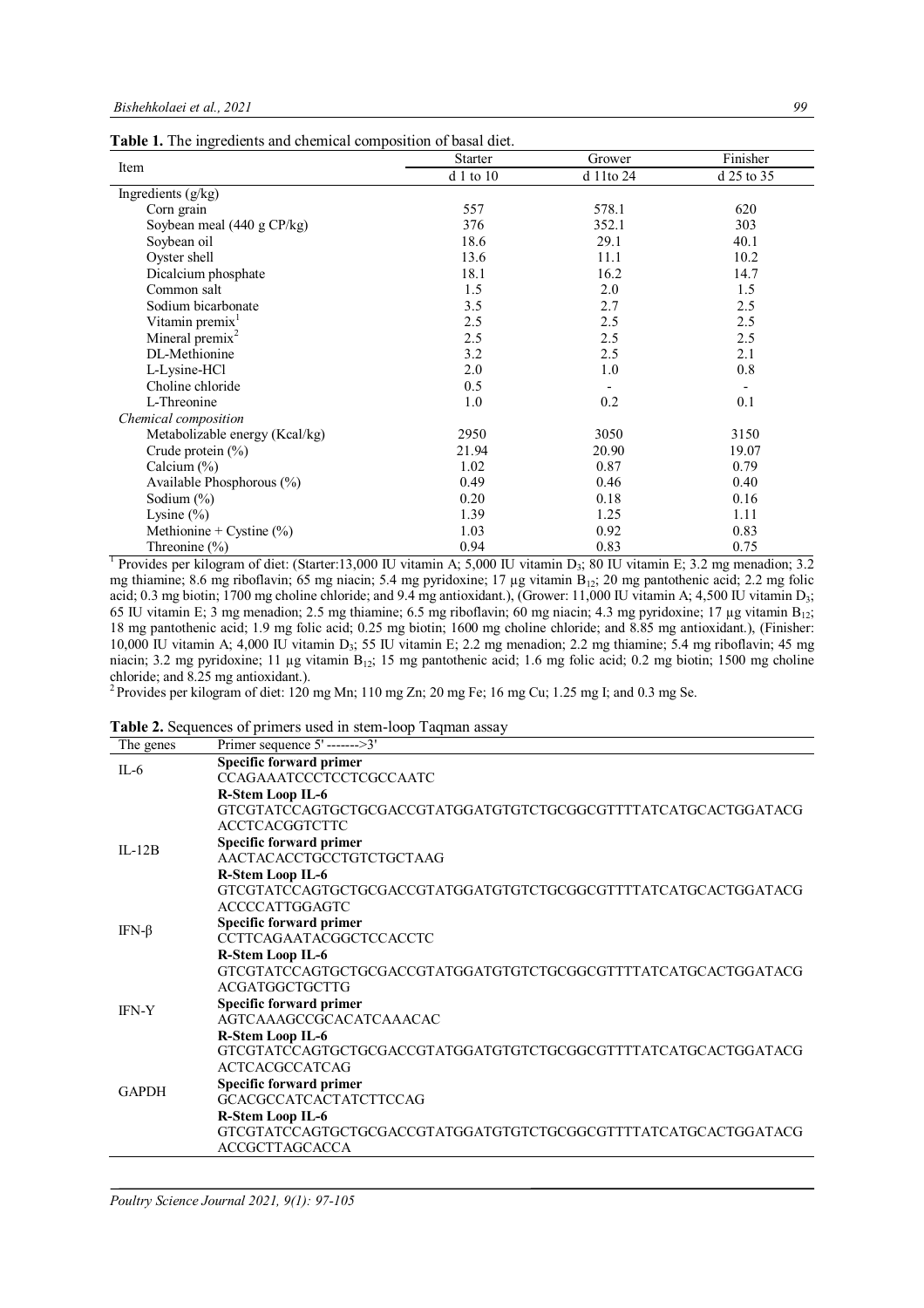### **Growth performance**

To determine the growth performance variables including the body weight gain, feed consumption, and feed conversion ratio (FCR), all broiler chickens of each replicate pen and their feed intake were weighed at 10, 24, and 35 d of age. Subsequently, FCR was calculated by dividing feed intake by body weight gain of each pen. At the end of the trial (35 d of age) and to evaluate the carcass characteristics, 2 broiler chickens per pen were selected, individually weighed, and killed by cervical dislocation. Immediately, the weight of the thigh and breast as the major parts of the carcass, and the weight of the liver, pancreas, spleen, and the length of the intestine as internal organs were determined. The obtained data were presented as a percentage of live weight.

### **Microbial population**

To determine the microbial population, at the end of the experimental period, 5 broilers were selected and slaughtered for each treatment. Then, 5 g of the contents of the ceca region was collected under sterile conditions. The samples were immediately transferred to the laboratory for evaluation of viable cell counts of *Escherichia coli, Lactobacilli,* and total bacterial count. Briefly, dilution of the samples was performed from  $1/10$  to  $1/10<sup>7</sup>$  using sterilized physiological saline solution (NaCl 85%) and in the range. These diluted samples were then cultured on specific media. Eosin methylene blue agar (Merck, Darmstadt, Germany) and de Man, Rogosa, Sharpe agar (Merck, Darmstadt, Germany) cultures were used for *Escherichia coli* and *Lactobacilli*, respectively. *Escherichia coli* were cultured on associated media at 37°C for 24 h, while *Lactobacilli* bacteria were counted after incubation for 48 to 72 h at 37°C.To determine the total bacterial count, a standard plate count agar (Merck) was used. Then, the obtained data from each strain were reported as the log 10 of colony-forming units (CFU) per g of sample.

### **Jejunum morphology**

A 2-cm piece of the middle of the jejunum from 6 broiler chickens per treatment was excised for morphometric analysis. The jejunum is the part of the intestine between the end of the duodenum and Meckel's diverticulum. The jejunum samples were immediately placed into the tubes containing 10% formalin to prevent tissue damage. In the next step, 0.5 cm of each sample was embedded in paraffin and stained using eosin blue. The 10 longest and straightest villi and associated crypts were recorded in each sample.

#### **Serum metabolites**

On day 35 (end of the experimental period), to measure the serum biochemical parameters, the blood samples were taken from 5 broilers for each treatment via the wing vein. In the next step, the obtained samples were centrifuged at  $5000 \times g$  for 5 minutes at 23 °C. The isolated serum was then used to measure the serum concentrations of glucose, cholesterol, triglycerides, and high-density lipoprotein-cholesterol (HDL-c) by spectrophotometer (Shimadzu, Kyoto, Japan) using commercial kits (Pars Azmoon Company, Tehran, Iran).

### **Statistical analysis**

The data obtained in this study were statistically analyzed based on a completely randomized design using one-way analysis of variance in PROC ANOVA using SAS software (SAS, 1999). Mean comparison between experimental treatments was performed using the Tukey test at *P* < 0.05.

### **Results**

#### **Gene expression**

Figure 1 shows the expression of studied genes relative to GAPDH as a reference gene in different groups. Results indicated that supplementing water with MK as well as OA has more regulatory effects on studied genes, except for IL-12. Chicken fed with MK+OA had lower expression of IFN-γ, IFN-β, Il-6, and Il-12 genes rather than the control group in the jejunum. Those chicken who received MK had higher levels of IFN-γ and IFN-β (*P* < 0.05). Administration of OA significantly increased the expression of the IL-6 gene ( $P < 0.05$ ).

## **Growth performance and carcass characteristics**

The effects of the experimental treatments on the growth performance of broiler chickens are presented in Table 3. The experimental treatments had no significant effect on the body weight gain and feed intake in broilers. However, the broilers who received MK in combination with OA showed an improvement in feed conversion ratio  $(P < 0.05)$ .

The results of carcass characteristics are shown in Table 3. The relative weight of the thigh and spleen were affected by the treatments ( $P < 0.05$ ). According to these results, the supplementation of MK in combination with OA in drinking water increased the relative weight of the thigh and spleen in broiler chickens.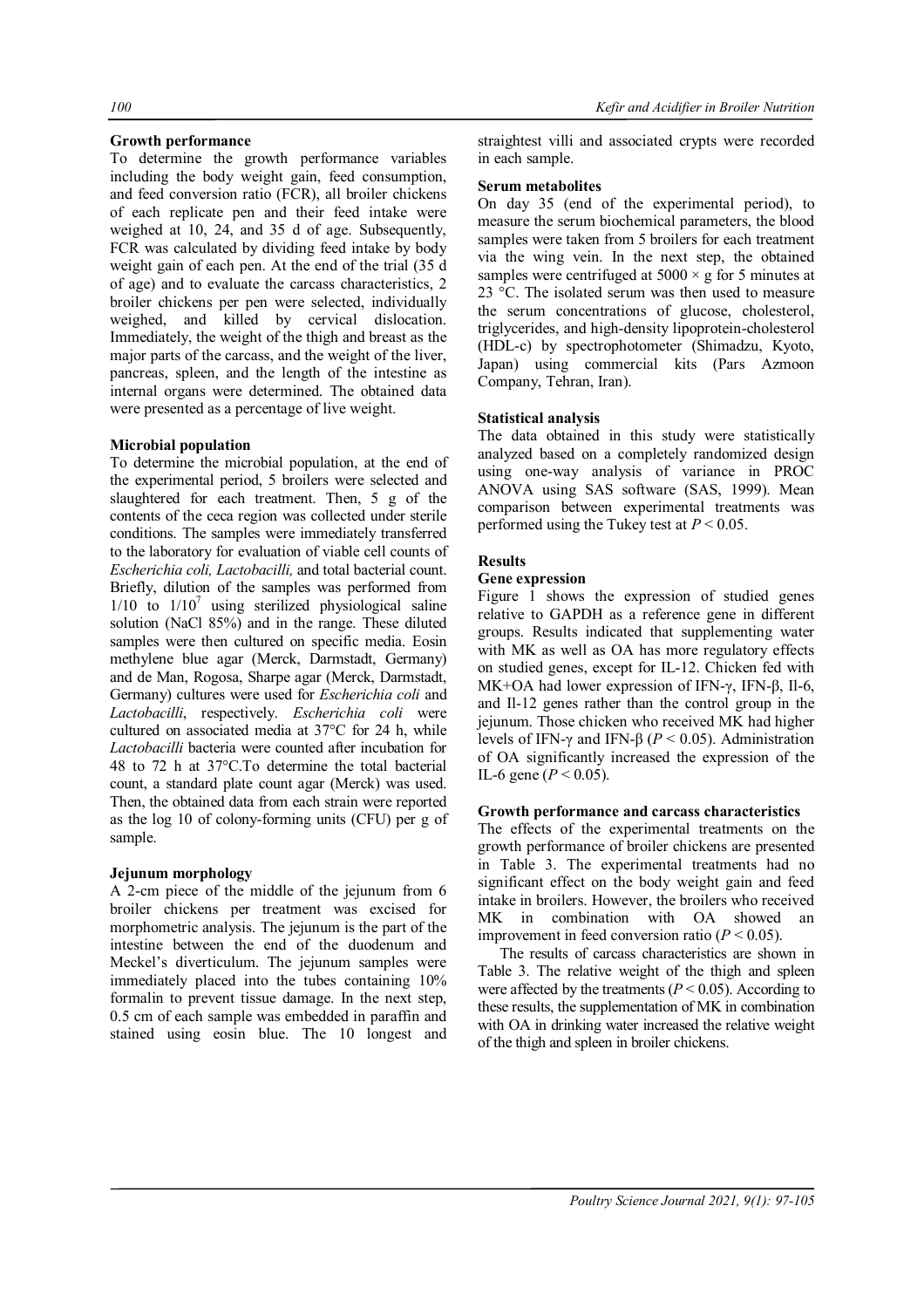

**Figure 1**. Expression ratio (mean ± standard error) of interferon beta (IFN-β), interferon-gamma (IFN-γ), interleukin 6 (IL-6), and interleukin 12 (IL-12) genes relative to GAPDH gene in jejunum samples of 35-day-old broiler chickens in different dietary groups (*P* < 0.05). MK: milk kefir; OA: organic acids.

**Table 3.** Effects of milk kefir and organic acids on weight gain, feed intake, feed conversion ratio (FCR), and carcass characteristics (g/100 g body weight of bird) in broiler chickens

| <b>Treatments</b> |                |             |                |            |         |
|-------------------|----------------|-------------|----------------|------------|---------|
| Control           | OА             | МK          | OA+MK          | <b>SEM</b> | P-value |
| 52.35             | 50.97          | 51.78       | 52.90          | 1.17       | 0.33    |
| 93.24             | 90.64          | 90.45       | 90.80          | 0.87       | 0.21    |
| $1.78^{a}$        | $1.77^{\rm a}$ | $1.74^{ab}$ | $1.71^{\circ}$ | 0.02       | 0.04    |
| 33.13             | 33.89          | 33.41       | 33.51          | 0.57       | 0.82    |
| $20.48^{ab}$      | $20.64^{ab}$   | $18.98^{b}$ | $21.60^a$      | 0.69       | 0.03    |
| 2.41              | 2.25           | 2.17        | 2.27           | 0.07       | 0.21    |
| $0.11^{ab}$       | $0.10^{b}$     | $0.10^{b}$  | $0.12^a$       | 0.004      | 0.02    |
| 60.36             | 59.29          | 57.52       | 62.33          | 1.23       | 0.10    |
|                   |                |             |                |            |         |

<sup>ab</sup>Means with different superscripts in each row are statistically significant ( $P$  < 0.05).

OA: organic acids

MK: milk kefir

*SEM*: standard error of the mean

#### **Microbial population and intestinal morphology**

Data for the ileal population of *E. coli*, *Lactobacilli,* and total bacterial count are presented in Table 4. The total viable count of bacteria including obligate and facultative did not affect by the experimental treatments. The addition of OA in combination with MK decreased the *E. coli* population compared to the other treatments (*P*<0.05). On the other hand, a comparison of means obtained from the experiment showed that the birds that received OA in combination with MK had a higher viable count of *Lactobacilli*. The results of intestinal morphology showed no statistical differences among treatments(Table 4).

**Table 4.** Effects of dietary treatments on the ileocecal microbial population and intestinal morphology in broiler chickens

| <b>Items</b>                              | <b>Treatments</b> |            |                |                |            |         |
|-------------------------------------------|-------------------|------------|----------------|----------------|------------|---------|
|                                           | Control           | OΑ         | МK             | $OA+MK$        | <b>SEM</b> | P-value |
| E. $\text{coli}(\log_{10} \text{cftu/g})$ | $9.12^a$          | $9.00^a$   | $8.92^{\rm a}$ | $8.06^{b}$     | 0.12       | 0.001   |
| <i>Lactobacilli</i> ( $log_{10}$ cfu/g)   | $7.40^{ab}$       | $7.18^{b}$ | $7.32^{ab}$    | $7.68^{\rm a}$ | 0.13       | 0.03    |
| Total count $(log_{10} c \text{fu/g})$    | 10.18             | 10.11      | 10.04          | 9.98           | 0.14       | 0.33    |
| Villus length $(\mu m)$                   | 1109              | 1181       | 1121           | 1166           | 30.96      | 0.33    |
| Villus width $(\mu m)$                    | 136.72            | 142.75     | 140.65         | 137.97         | 3.61       | 0.65    |
| Crypt depth $(\mu m)$                     | 244.50            | 248.48     | 248.33         | 231.54         | 7.37       | 0.35    |
| Villus length/villus width                | 8.11              | 8.27       | 797            | 8.45           | 0.67       | 0.21    |

 $a, b$  Means with different superscripts in each row are statistically significant ( $P < 0.05$ ).

*SEM:* standard error of the mean

*Poultry Science Journal 2021, 9(1): 97-105*

OA: organic acids

MK: milk kefir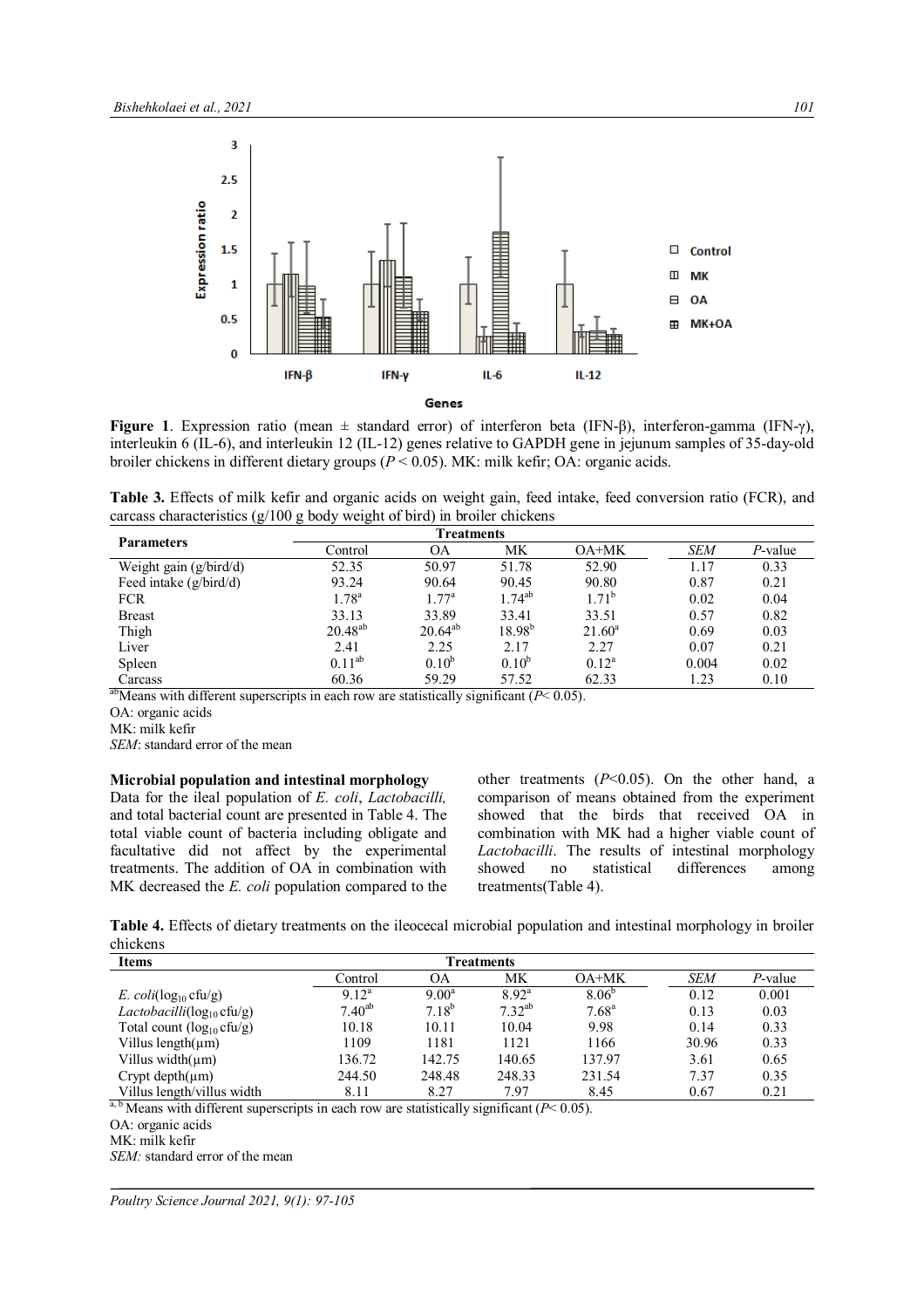#### **Serum metabolites**

The results of the effects of dietary treatments on the serum metabolites in broiler chickens are shown in

Table 5. According to the results, all serum biochemical parameters did not influence by the experimental treatments.

|  | <b>Table 5.</b> Effects of dietary treatments on the blood metabolites in broiler chickens. |
|--|---------------------------------------------------------------------------------------------|
|--|---------------------------------------------------------------------------------------------|

| Items                                                             | <b>Freatments</b> |       |       |       |       |         |
|-------------------------------------------------------------------|-------------------|-------|-------|-------|-------|---------|
|                                                                   | Control           | ОA    | МK    | OA+MK | SEM   | P-value |
| Glucose $(mg/dL)$                                                 | 224.1             | 218.7 | 218.5 | 238.0 | 10.11 | 0.51    |
| Cholesterol $(mg/dL)$                                             | 135.2             | 129.0 | 131.1 | 133.4 | 3.22  | 0.59    |
| Triglyceride $(mg/dL)$                                            | 67.75             | 66.01 | 71.1  | 67.50 | 4.01  | 0.35    |
| HDL-c $(mg/dL)$                                                   | 76.50             | 80.25 | 77.25 | 76.40 | 3.21  | 0.71    |
| $\bigcap$ A $\bigcup$ is a set of $\bigcup$ is a set $\bigcup$ in |                   |       |       |       |       |         |

OA: organic acids

MK: milk kefir

*SEM:* standard error of the mean

HDL-c: high-density lipoprotein-cholesterol

#### **Discussion**

This research was conducted to investigate the effects of the addition of Kefir and/or an acidifier to broilers' diet on the expression of interferon-gamma (IFN-γ) and interferon beta (IFN-β), interleukin 6 (IL-6), and 12 (IL-12). The immunological role of chicken gut-associated lymphoid tissue (GALT) is important for reducing the incidence of broiler enteric diseases (Bai *et al.,* 2013). The activation of the immune system, inflammatory reactions, and consequently the production of cytokines are stimulated by a variety of factors, including viral, bacterial, or parasitic infections, cancer, inflammation, or interaction between T cells and antigens (Ghareeb *et al.,* 2013). Interleukins are a subclass of cytokines that regulate immune responses. In the present experiment, MK supplemented diet increased the mRNA levels of IFN-γ and IFN-β at 35 d in the jejunum of chickens. On the other hand, OA administered to chickens, significantly increased the expression of the IL-6 gene. In parallel with these findings, Adhikari and Kim (2017) reported that lactic acid bacteria increased the production of IFN-γ in the intestinal epithelium of broiler chicken. Also, Gadde*et al.* (2017) indicated an elevated expression of the IL6 gene in the ileum of chickens supplemented with *Bacillus subtilis*-based probiotic. Diet supplemented with *Lactobacillus Plantarum* P-8 increased levels of IFN- $\gamma$  and IL-12 transcripts in the jejunum of broiler chickens on day 14 (Wang*et al.,* 2015). In a previous report, the expression of the IFN-γ gene was up-regulated in cecal tonsil cells after treatment with *Lactobacillus acidophilus* DNA (Brisbin *et al.,* 2008). The present results indicated that supplementing water with both kefir and acidifier had regulatory effects on the studied genes. This kind of water supplement might have some positive influence on the chicken intestinal microbial population, which was confirmed with lower *Coliforms* and higher Lactobacilli jejunal populations in the current study. The presence of probiotics in the digestive system is directly related to the important physiological changes such as decreased luminal pH, secretion of bioactive peptides, reduction of pathogenic bacteria and also preventing the adhesion of these invasive bacteria to the epithelial cells (Otutumi*et al.,* 2012). On the other hand, it has been reported that altered gene expression of cytokines such as IFN-γ and IL-12 in the poultry gut-associated lymphoid tissues is related to probiotics (Haghighi *et al.,* 2008). Cytokines such as IL-12 and IFN-γ are important in cell-mediated response against intracellular pathogens and macrophage activation (Palamidi*et al.,* 2016). It is suggested that the decreased cytokine levels may be associated with *L. acidophilus* protective effects on the chicken gut health and inflammation amelioration (Li *et al.,* 2018).

In the present study, broiler chickens that received OM+MK treatment had a better feed conversion ratio from 1 to 35 d of age than the other groups. The beneficial effects of organic acids on the growth performance of broiler chickens have been studied by some authors (Hashemi et al., 2012; Eftekhariet al., 2015; Ragaa and Korany 2016). Furthermore, Toghyani *et al.* (2015) and Cho *et al.* (2013) reported that the addition of milk kefir in drinking water or as oral administration improved the broiler performance. However, the possible interaction additive effects of organic acids in combination with a natural probiotic such as kefir on the broiler growth have not been fully demonstrated. It is well documented that the positive effect of organic acids on the growth performance of broiler chickens may be firstly related to the alteration of viable counts of bacteria in the gastrointestinal tract. Considering this mechanism, the potential of nutrients absorption may be enhanced in the intestinal epithelial cells of broiler chickens. Furthermore, Kandir and Yardimci (2015) observed an improvement in ducks' growth performance treated by the addition of kefir in their drinking water. Therefore, it is suggested that the addition of OA in combination with MK has the potential to increase the growth performance of broiler chickens.

It is well documented that the gut microbial population such as *Lactobacilli* has a major role in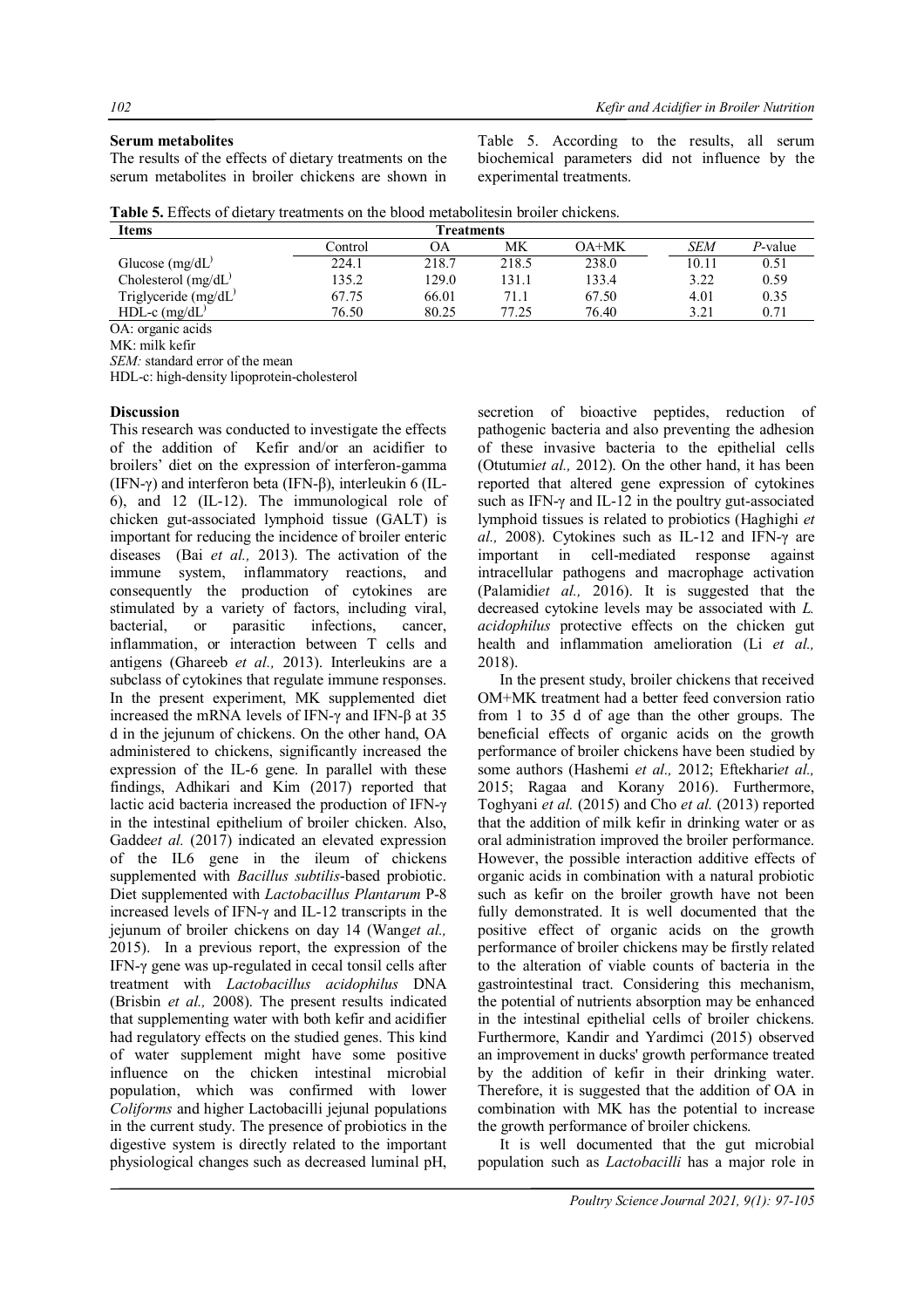the health, immunity, nutrition, and physiological status of broiler chickens. On the other hand, the negative effect of some pathogenic bacteria such as Coliform on the infectious enhancing was observed. According to the results of the present experiment, the addition of OA in combination with MK increased the cecal population of *Lactobacilli* while the viable cell counts of *E. coli* declined. These results are supported by Eftekhari*et al.* (2015) who reported that the addition of organic acids to drinking water improved the intestinal population of *Lactobacilli* in broiler chickens. Furthermore, the addition of MK had an inhibitory effect on harmful bacteria like *Coliforms* in laying hens (Yenice*et al.,* 2014). The range of gut acidity (pH) is one of the most important factors to microbial competition and following the suppression of harmful bacteria such as *E.coli* and *Coliforms* in poultry (Siriken*et al.,* 2003). However, it was observed that the use of kefir as a probiotic additive did not have a considerable effect on the pH of the small intestine, while this decrease in pH was significant in the large intestine of laying hens (Yenice*et al.,* 2014). Therefore, it is concluded that the alteration of microbiota activity in broiler chickens following the use of OA may be due to its effect on intestinal acidity.

### **Conclusion**

According to the present study, it can be concluded that the synergistic effects of the combined use

#### **References**

- Adhikari PA & Kim WK. 2017. Overview of prebiotics and probiotics: focus on performance, gut health and immunity–a review. Annals of Animal Science, 17: 949-966. DOI: 10.1515/aoas-2016-0092
- Awad W, Ghareeb K, Abdel-Raheem S & Böhm J. 2009. Effects of dietary inclusion of probiotic and synbiotic on growth performance, organ weights, and intestinal histomorphology of broiler chickens. Poultry Science, 88: 49-56. DOI: 10.3382/ps.2008-00244
- Bai S, Wu A, Ding X, Lei Y, Bai J, Zhang K & Chio J. 2013. Effects of probiotic-supplemented diets on growth performance and intestinal immune characteristics of broiler chickens. Poultry Science, 92: 663-670. DOI: 10.3382/ps.2012-02813
- Brisbin JT, Gong J & Sharif S. 2008. Interactions between commensal bacteria and the gutassociated immune system of the chicken. Animal Health Research Reviews, 9: 101-110. DOI: 10. 1017/S146625230800145X
- Chaveerach P, Keuzenkamp DA, Lipman LJA & Van Knapen F. 2004. Effect of Organic Acids in Drinking Water for Young Broilers on Campylobacter Infection, Volatile Fatty Acid

of acidifier and kefir (as a natural probiotic) in the drinking water of broiler chickens are manifested in terms of improvement of growth performance, intestinal microbial population, and immune-related genes expression.

## **Declaration of conflicting interests**

The authors declare that they have no conflict of interest.

## **ORCID**

Roya Bishehkolaei http://orcid.org/0000-0002-3660-9251

Vahid Rezaeipour https://orcid.org/0000-0003-3651-2852 Rohullah Abdullahpour

https://orcid.org/0000-0001-7003-7106

Mohadeseh Jarrahi https://orcid.org/0000-0001-7417-719X

Hamid Ghasemi<sup>D</sup> https://orcid.org/0000-0003-0054-4211

Sanaz Daryaei<sup>(ID</sup> https://orcid.org/0000-0002-8998-5592

Sahar Mirani<sup>D</sup> https://orcid.org/0000-0001-7510-6836

Production, Gut Microflora and Histological Cell Changes. Poultry Science, 83: 330-334. DOI: 10.1093/ps/83.3.330

- Cho J, Zhang Z & Kim I. 2013. Effects of single or combined dietary supplementation of β-glucan and kefir on growth performance, blood characteristics and meat quality in broilers. British Poultry Science, 54: 216-221. DOI: 10.1080/ 00071668.2013.777691
- Eftekhari A, Rezaeipour V & Abdullahpour R. 2015. Effects of acidified drinking water on performance, carcass, immune response, jejunum morphology, and microbiota activity of broiler chickens fed diets containing graded levels of threonine. Livestock Science, 180: 158-163. DOI: 10.1016/j.livsci.2015.07.010
- Fattahi S, Langroudi MP, Samadani AA, Nikbakhsh N, Asouri M & Akhavan-Niaki H. 2017. Application of unique sequence index (USI) barcode to gene expression profiling in gastric adenocarcinoma. Journal of Cell Communication and Signaling, 11: 97-104. DOI: 10.1007/s12079- 017-0376-8
- Gadde U, Kim W, Oh S & Lillehoj HS. 2017. Alternatives to antibiotics for maximizing growth performance and feed efficiency in poultry: a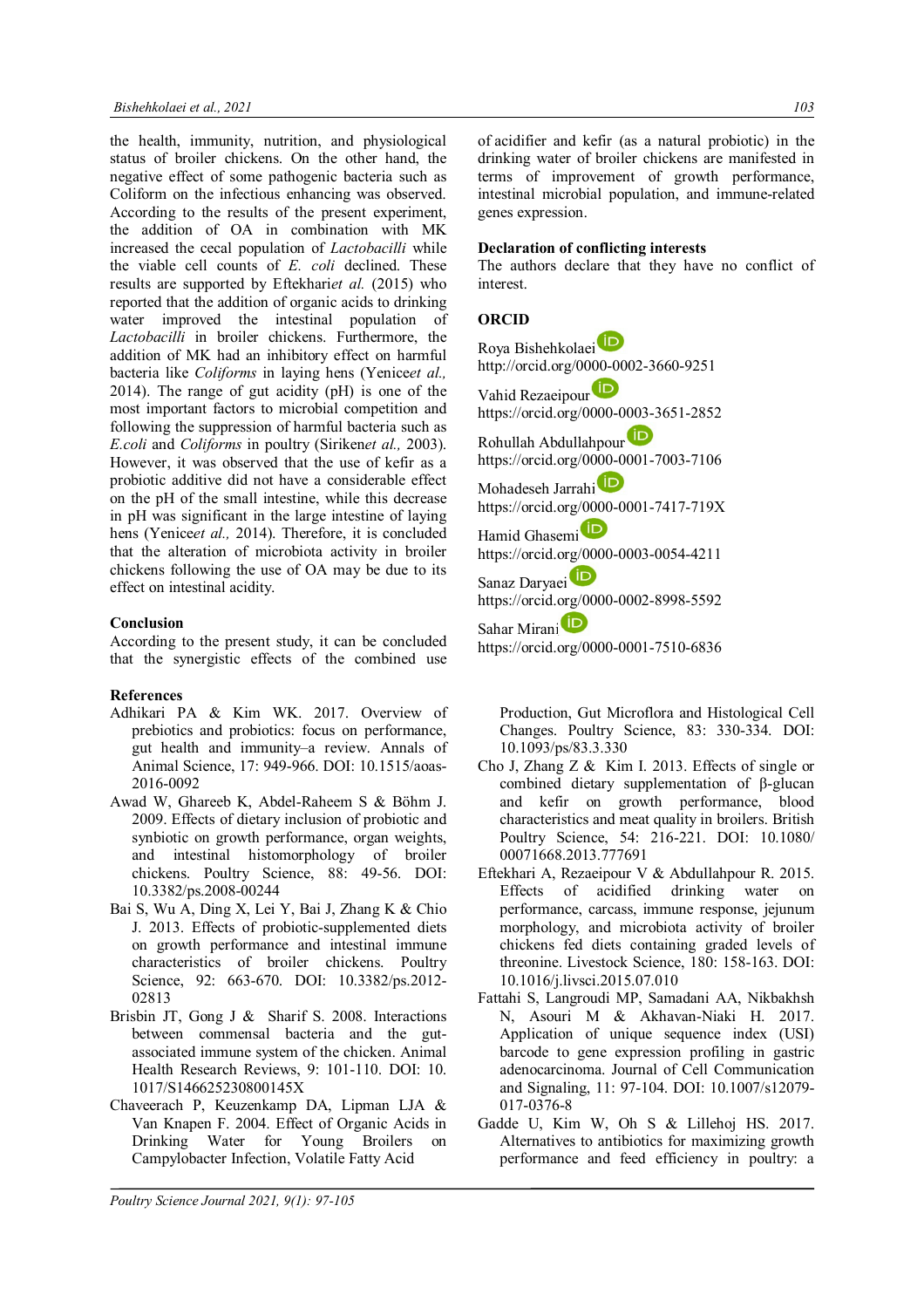review. Animal Health Research Reviews, 1: 26- 45. DOI: 10.1017/S1466252316000207

- Ghareeb K, Awad WA, Soodoi C, Sasgary S, Strasser A & Böhm ,J. 2013. Effects of feed contaminant deoxynivalenol on plasma cytokines and mRNA expression of immune genes in the intestine of broiler chickens. PloS One, 8: e71492. DOI: 10.1371/journal.pone.0071492
- Haghighi HR, Abdul-Careem MF, Dara RA, Chambers JR & Sharif S. 2008. Cytokine geneexpression in chicken cecal tonsils following treatment with probiotics and Salmonella infection. Veterinary Microbiology, 126: 225-233. DOI: 10.1016/j.vetmic.2007.06.026
- Hashemi SR, Zulkifli I, Davoodi H, Zunita Z & Ebrahimi M. 2012. Growth performance, intestinal microflora, plasma fatty acid profile in broiler chickens fed herbal plant (*Euphorbia hirta*) and mix of acidifiers. Animal Feed Science and Technology, 178: 167-174. DOI: 10.1016/ j.anifeedsci.2012.09.006
- Hedayati M, Manafi M, Yari M & Avara A. 2014. The influence of an Acidifier feed additive on biochemical parameters and immune response of broilers. Annual Research & Review in Biology, 1637-1645. DOI: 10.9734/ARRB/2014/8210
- Kandir EH & Yardimci M. 2015. Effects of Kefir on Growth Performance and Carcass Characteristics in Pekin Ducks (Anas platyrhynchos domestica). Journal of Animal Research, 5: 207. DOI: 10.5958/2277-940X.2015.00035.2
- Li LL, Hou ZP, Li TJ, Wu GY, Huang RL, Tang ZR, Yang CB, Gong J, Yu H & Kong XF. 2008. Effects of dietary probiotic supplementation on ileal digestibility of nutrients and growth performance in 1 to 42dayold broilers. Journal of the Science of Food and Agriculture, 88: 35-42. DOI: 10.1002/jsfa.2910
- Li Z, Wang W, Liu D & Guo Y. 2018. Effects of Lactobacillus acidophilus on the growth performance and intestinal health of broilers challenged with Clostridium perfringens. Journal of Animal Science and Biotechnology, 9: 25. DOI: 10.1186/s40104-018-0243-3
- Magalhães KT, Dragone G, de Melo Pereira GV, Oliveira JM, Domingues L, Teixeira JA, e Silva JBA & Schwan RF. 2011. Comparative study of the biochemical changes and volatile compound formations during the production of novel wheybased kefir beverages and traditional milk kefir. Food Chemistry, 126: 249-253. DOI: 10.1016/ j.foodchem.2010.11.012
- Mountzouris K, Tsitrsikos P, Palamidi I, Arvaniti A, Mohnl M, Schatzmayr G & Fegeros K. 2010. Effects of probiotic inclusion levels in broiler nutrition on growth performance, nutrient digestibility, plasma immunoglobulins, and cecal

microflora composition. Poultry Science, 89: 58- 67. DOI: 10.3382/ps.2009-00308

- Otutumi LK, De Moraes Garcia E, Góis M& Loddi MM. 2012. Variations on the efficacy of probiotics in poultry. Probiotic in Animals. DOI: 10.5772/50058
- Palamidi I, Fegeros K, Mohnl M, Abdelrahman W, Schatzmayr G, Theodoropoulos G & Mountzouris K. 2016. Probiotic form effects on growth performance, digestive function, and immune related biomarkers in broilers. Poultry Science, 95: 1598-1608. DOI: 10.3382/ps/pew052
- Ragaa NM & Korany RMS. 2016. Studying the effect of formic acid and potassium diformate on performance, immunity and gut health of broiler chickens. Animal Nutrition, 2: 296-302. DOI: 10. 1016/j.aninu.2016.08.003
- Rezaeipour V, Barsalani A & Abdullahpour R. 2016. Effects of phytase supplementation on growth performance, jejunum morphology, liver health, and serum metabolites of Japanese quails fed sesame (*Sesamum indicum*) meal-based diets containing graded levels of protein. Tropical Animal Health and Production, 48: 1141-1146. DOI: 10.1007/s11250-016-1066-x
- Roofchaei A, Rezaeipour V, Vatandour S & Zaefarian F. 2019. Influence of dietary carbohydrases, individually or in combination with phytase or an acidifier, on performance, gut morphology and microbial population in broiler chickens fed a wheat-baseddiet. Animal Nutrition, 5: 63-67. DOI: 10.1016/j.aninu.2017.12.001
- Sarkar S. 2008. Biotechnological innovations in kefir production: a review. British Food Journal, 110: 283-295. DOI: 10.1108/00070700810858691
- SAS, 1999. 'SAS Statistics User's Guide. Statistical Analytical System, fifth revised ed. SAS Institute Inc, Carry, NC.
- Siriken B, Bayram I & Önol AG. 2003. Effects of probiotics: alone and in a mixture of Biosacc® plus Zinc Bacitracin on the caecal microflora of Japanese quail. Research in Veterinary Science, 75: 9-14. DOI: 10.1016/S0034-5288(03)00036-5
- Toghyani M, kazem Mosavi S, Modaresi M & Landy N. 2015. Evaluation of kefir as a potential probiotic on growth performance, serum biochemistry and immune responses in broiler chicks. Animal Nutrition, 1: 305-309. DOI: 10. 1016/j.aninu.2015.11.010
- Wang L, Liu C, Chen M, Ya T, Huang W, Gao P & Zhang H. 2015. A novel Lactobacillus plantarum strain P-8 activates beneficial immuneresponse of broiler chickens. International Immuno pharmacology, 29: 901-907. DOI: 10.1016/ j. intimp.2015.07.024
- Yenice G, Celebi D, Yörük MA, Uçar Ö, Sağlam Y, Tunc MA & Altun S. 2014. Effect of kefir upon